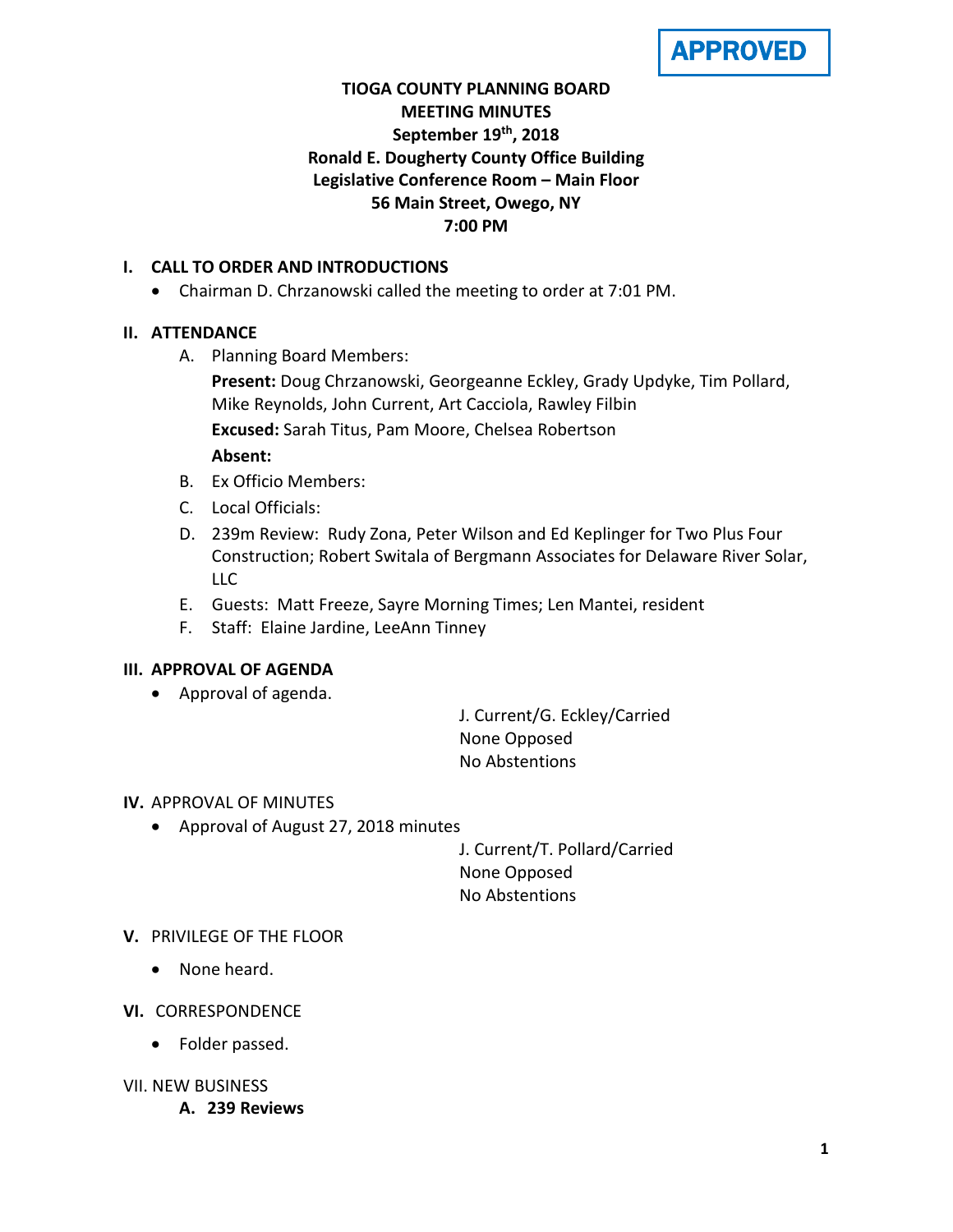## **1. County Case 2018-022: Town of Tioga, Site Plan Review, F S Lopke Contracting, Inc.**

The applicant is proposing to establish the Ayres-Brink sand and gravel mining operation. This project location is about 1,500 feet south of the applicant's current Schoonover mine. The area surrounding the Ayres-Brink mine is rural and agricultural in nature and contains very few scattered homes.

The applicant proposes to mine approximately 109.6 acres of the 122.4 Life of Mine area at this site. Much of this land is with within FEMA's Special Flood Hazard Area, making it unsuitable for development. Archeological investigations are now being conducted on about two-thirds of the northern portion of the site. No mining can take place in this area until the investigation is complete and NY SHPO has made a cultural resources impact determination. Additionally, the U S Army Corp of Engineers had made determination of No Impact related to wetlands. Lastly, NYS DEC has issued a gravel mining permit to the applicant.

The applicant plans to mine mostly below the water table, leaving a series of three ponds; one 84.3 acres, one 8.1 acres and the last 1.9 acres. Dust will be controlled mainly by washing gravel during processing, as well as having a water truck equipped with spray nozzles on site that will wet down haul roads as needed. Reclamation will take place concurrent with mine sequencing to the maximum extent practicable. Once final grade is established in areas other than the three ponds, side slopes above water will finished to a grade of no steeper that 1:2 vertical to horizontal, and will be covered with a minimum of six inches of soil capable of sustaining vegetation. This will allow for the continuance of the aboveground land to be used for agricultural fields.

The Town of Tioga has conducted the Agricultural Data Statement process, which is required since surrounding properties are enrolled in the NYS Agricultural Districts Program.

This proposed gravel mine is in a suitable location. In Tioga County, land use conflicts between gravel mining and agriculture is a common struggle. In this case, although agricultural cultivation will be interrupted, it appears that the applicant is committed to a reclamation plan that facilitates reuse of the above ground land for agricultural purposes, as well as recreational and wildlife purposes. Furthermore, the use of this land for mining within the floodplain eliminates the risk of future development occurring in this highly flooded area.

Wendy Walsh of the Tioga County SWCD commented that native grasses for wildlife sustainability should be used in reclamation since the applicant states that the land would be reclaimed for wildlife recreational purposes. This topic can be added as a condition to the recommendation.

Staff recommends approval of the site plan review with the condition that the reclamation plan includes vegetation with native grasses necessary to sustain wildlife.

**Motion to recommend approval of the Site Plan Review with the condition noted:**

|            | A. Cacciola/J. Current/Carried   |
|------------|----------------------------------|
| <b>Yes</b> |                                  |
| Nο         | n                                |
|            | 1 (D. Chrzanowski)<br>Abstention |

**2. County Case 2018-023: Village of Owego, Rezoning, Nobiletti**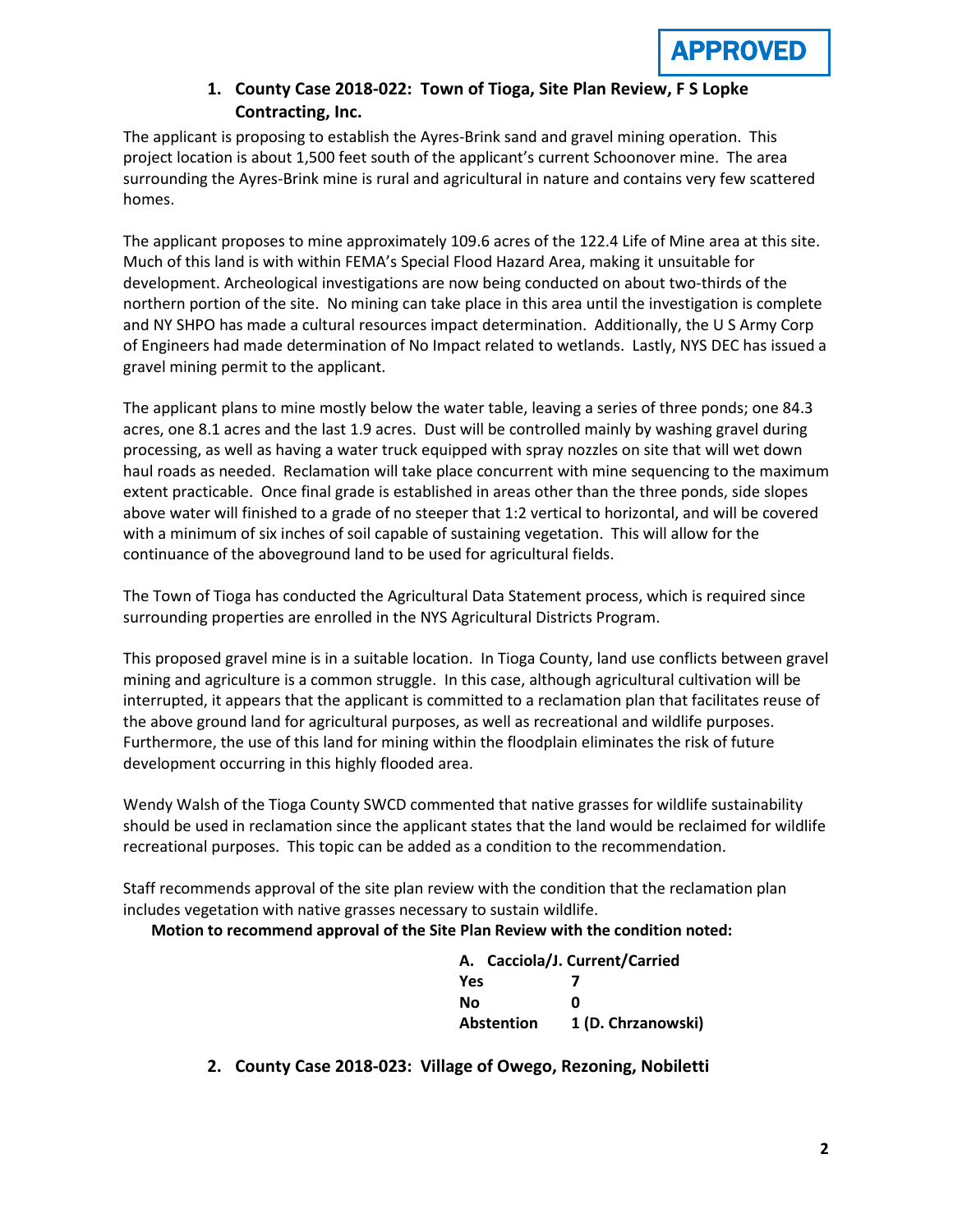The applicant is requesting to rezone their 19-acre vacant land property as indicated on the local law and on the map from the current Residential 2 (R2) to Residential 3 (R3). The property is off Montrose Avenue, close to NYS Route 96.

Residential 3 (R3) zoning on this property will allow for an interested developer to purchase the property, construct and operate general occupancy multi-family housing development. Residential 3 (R3) zoning already exists on the other side of Montrose Avenue, so this will not pose any spot zoning situation. See the attached zoning map and site concept map for further details.

NYS DOT Region 9' Site Plan Review Committee has already reviewed and provided comment on the rezoning and the site concept map. They have determined based on trip generation estimates that a traffic study is not required. If the residential development is built, they will likely change Montrose Ave / State Route 96 intersection to a full stop sign instead of a yield sign. DOT is also requiring that if the zoning change is approved, the developer prepare a SWPPP/Drainage plan since the DOT's stormwater conveyances will be impacted.

Rezoning this parcel from R2 to R3 will allow for development of new and safe multi-family housing units on this property. Alternative types of residential development, particularly at higher densities where appropriate, has been a documented need, in the Village of Owego Comprehensive Plan Update of 2014, the Tioga County 2020 Strategic Plan, and the Tioga County Housing Study of 2017. Rezoning this property to R3 facilitates implementation of this well-documented need. The location is also out of FEMA's special flood hazard area, eliminating flood vulnerability to more lives and property.

It is important to note that if the Village of Owego Board of Trustees approves and adopts this zoning change, no further local approvals are required for the multi-family residential development since this is a residential zoning district, according to the Village of Owego Zoning Code.

Staff recommends approval of the rezoning request.

**Q. J. Current** – Will the stormwater drainage be handled by a pond? **A. E. Keplinger and R. Zona** – No, the drainage running from the vegetated slope will be handled by a series of wet swales around the cluster of townhomes, and via culvert that by passes the private drive and dumps into the NYS drainage system near Montrose Ave.

**Q. L. Mantei** – Could this development be done as it is now zoned R2? **A. E. Jardine** – Yes, but the development would have to occur on all 19 acres, resulting in more impacts. E. Keplinger – The sloped terrain limits development location on this property as well. The rezone to R3 allows the cluster design shown that takes into account the natural slope and avoids it.

**Q. L. Mantei** – This is a business and as such, after you get rezoning approval, can you make changes to this site plan, such as moving a building? **A. P. Wilson and E. Keplinger** – Yes, we could. However, this site plan layout is the most physically and economically suitable design for this site. Any change would make the project financially unfeasible. The stormwater practices were designed in accordance with NYS DEC MS4 Stormwater requirements and standards. NYS DEC still needs to approve the SWPPP.

**Motion to recommend approval of the Rezoning:**

| J. Current/T. Pollard/Carried |   |  |  |
|-------------------------------|---|--|--|
| <b>Yes</b>                    | q |  |  |
| Nο                            | Ω |  |  |
| <b>Abstention</b>             | n |  |  |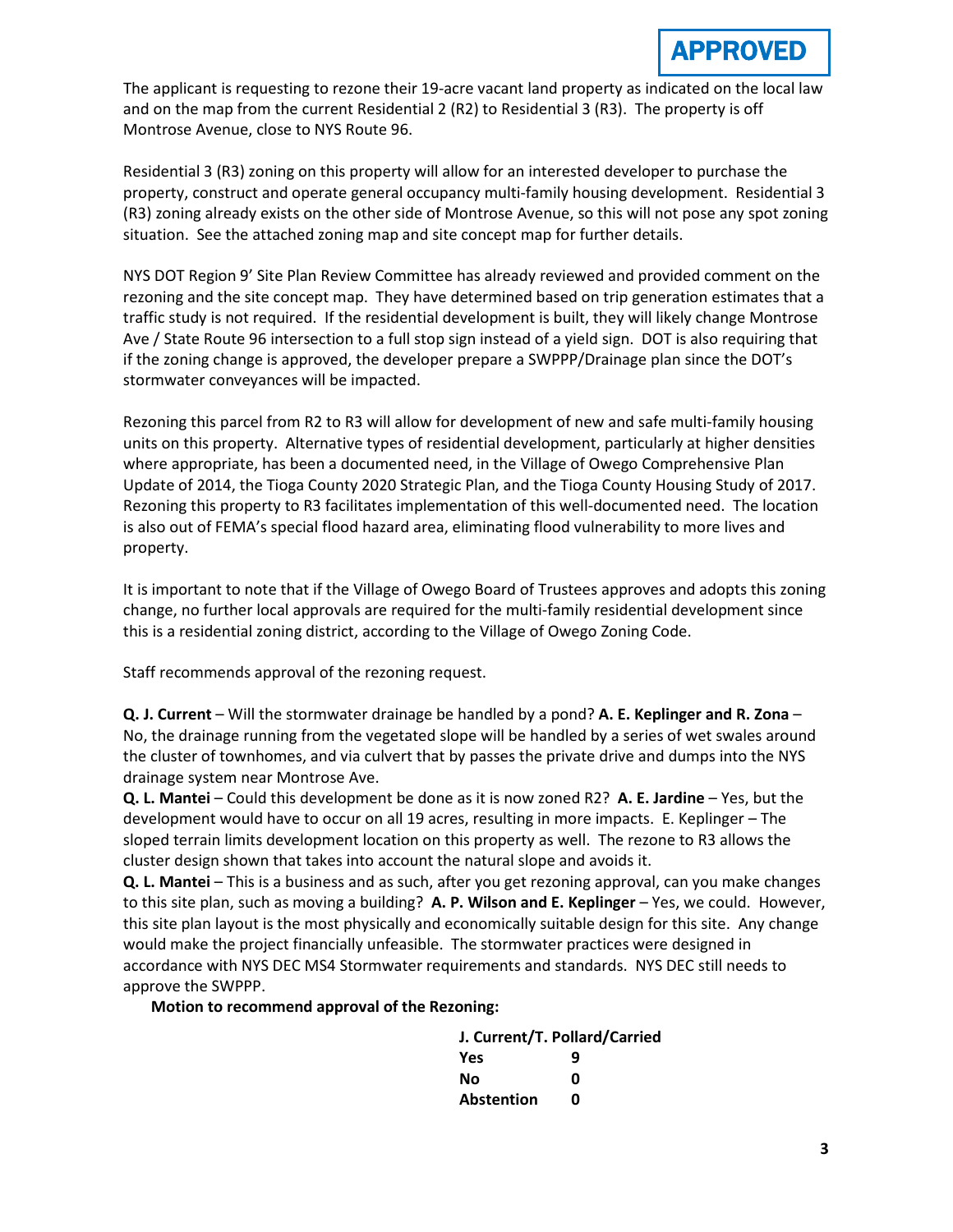

## **3. County Case 2018-023: Town of Owego, Special Use Permit, Delaware River Solar, LLC**

The applicant is proposing to develop, construct and operate a 4.98MW solar photovoltaic system via lease agreement with the property owner on a property on the west side of Gaskill Road, just south the Wagner Lumber facility. This solar project, named the Gaskill Road Solar Farm, will occupy approximately 26 acres in the southern portion of the 160-acre parcel. See attached site map.

Solar panels will be installed on existing grade (no grading or earthwork) via a racking system that is supported by steel pile driven into the ground. As a result, there is little to no earth disturbance and a SWPPP is not required. A seven-foot, wire-mesh perimeter fence with locking gate will be installed, as well as a short, gravel access road that extends from an existing access road. Electrical lines will be installed underground. The applicant has identified a small wetland of just over one acre in size in the southeastern corner of the property, and has designed the solar panels layout to avoid wetland impacts.

The applicant has provided a Decommissioning Plan. Construction is expected to take four months. The existing field will be brush hogged prior to construction and mowed post construction.

The Town of Owego has conducted the Agricultural Data Statement since properties surrounding this solar farm site are enrolled in the NYS Agricultural Districts Program.

This solar project will be a community distributed generation project. Therefore, the applicant is providing a direct benefit to community residents and also providing another contribution toward clean energy production. The site location is very rural in nature, so there will be little to no residential visual impacts, with the exception of the property owner. The applicant has conducted complete due diligence work on the project area.

Gary Hammond, Tioga County DPW Commissioner comments that if improvements are done to the driveway access on Gaskill Road, the applicant must obtain a county highway work permit from his office.

Staff recommends approval of the special use permit with the condition of the county highway work permit.

**R. Switala** commented that there would be no changes made to the driveway access, and that the interconnection in this particular location is great for a rural area.

**Motion to recommend approval of the Special Use Permit with the condition noted:**

| G. Eckley/J. Current/Carried |   |  |  |
|------------------------------|---|--|--|
| <b>Yes</b>                   | 8 |  |  |
| Νo                           | n |  |  |
| Abstention                   | n |  |  |

## **VIII. REPORTS**

## **A. Local Bits and Pieces**

- **1. Town of Candor**  A. Cacciola
	- New Dollar General Store next to Town Hall is starting construction.
	- There is a third solar project developer interested in the old gravel pit area.